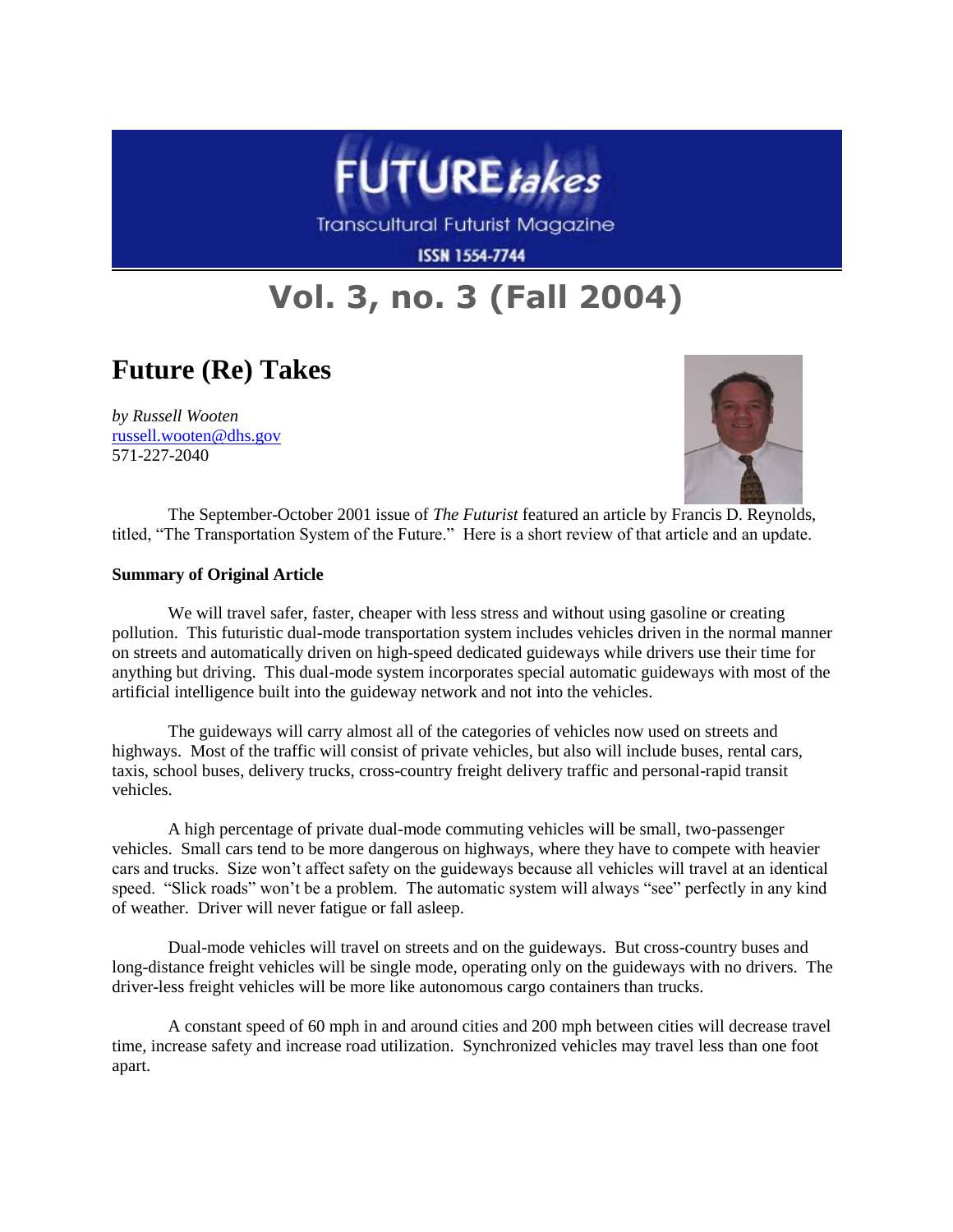These speeds offer enormous system capacity. With vehicles moving at 60 mph, a single guideway lane could carry the traffic of 12 highway lanes; at 200 mph, one guideway lane would be equivalent to 40 highways lanes. The need to build more lanes will become a thing of the past, and one lane of guideway should cost far less than 12 or 40 lanes of conventional highway.

Vehicles enter the guideway system by driving onto an entry stop. The driver then shuts off their motor and enters the number of their desired guideway exit into a keypad on their dashboard. The exit number will tell the navigation computer where to send the vehicle and enable the billing computer to charge for the particular trip.

Computers in the entry stop will record the vehicle's identity by reading an on-board identification chip. Simultaneously, the automatic system will verify vehicle safety and emission requirements. The guideways system will denied access and returned all vehicles to the streets if the vehicles fail to pass these tests.

These preliminaries will take about 30 seconds. The vehicle will then automatically accelerate and merge with the guideway traffic. "Switching" action will initiate automatically in the vehicles, not by switching the tracks as is done on railroads. The vehicles will switch from one guideway to another at full speed, just as we enter and leave freeways at full speed today.

A global dual-mode system will solve most transportation and transportation-related environmental problems. Dual-mode systems will reduce highway traffic and traffic jams. Guideway vehicles traveling into the city will not exit on the downtown streets. These vehicles will automatically park directly from the guideways. The dual-mode system will alleviate or reduce street traffic and streetparking problems.

Dual-mode vehicles will be battery-electric or fuel-cell powered for street use. Since these vehicles will use guideway power for most of their travel, batteries or hydrogen tanks that are now inadequate for highway use will be more than adequate for dual-mode limited street use. However, in the early years of the system, vehicles with internal-combustion engines will remain in street use, since these vehicles will need to travel on existing highways until guideways are widely available.

Electricity for the guideways can come from any energy source, whereas internal combustion engines demand fuels that are environmentally damaging and in short supply. In the future, the percentage of electric power from wind turbines and solar arrays will increase, and nuclear fusion may also be a viable source. We will have many options in generating electricity; but with internal combustion automobiles we will have very few. Even if we burn more coal to boost power for the guideways, the overall dual-mode system will be roughly twice as efficient as automobiles. So transportation will burn less fuel and therefore generate less carbon dioxide than it now does.

Air-bearing technology (related to hovercraft) may support the vehicles on the guideways. Many dual-mode system inventors propose maglev guideways. The concept of magnetic levitation has interesting advantages for dual-mode systems. If the vehicles are floating with their street motors off, they won't be wearing out. Neither will the guideways wear, so they won't develop faulty rails or potholes.

The guideways will use linear synchronous motors, enabling all of the vehicles to run at precisely the same speed at all times; like boxes on a conveyor belt. The spacing between vehicles will never change, so it will be virtually impossible for collisions to occur. In a dual-mode system, synchronous propulsion will eliminate a large number of the sensors and controls needed to maintain individual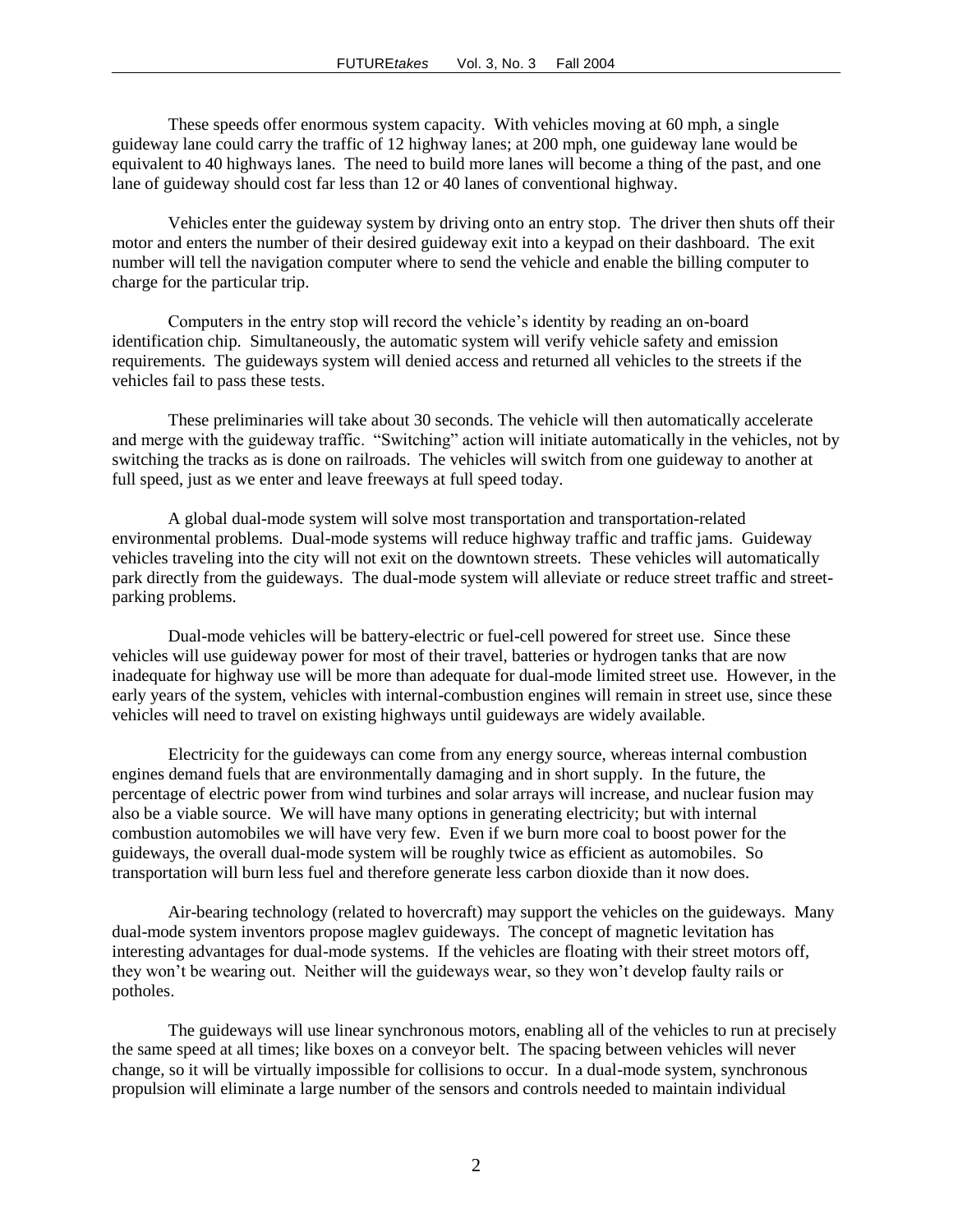vehicles' speed and distance from each other if the vehicles controlled the system instead of the guideways.

An interim period will exist when only part of the dual-mode guideways is complete, and only a few people will own the non-polluting dual-mode vehicles. In order to make the available guideways useful to all during this period, existing automobiles will drive onto pallets designed to run on the guideways. Even after most people have true dual-mode vehicles and most of the guideways are complete, classic automobiles, boats and other trailer loads will still use pallets.

A huge dual-mode system for the United States will cost \$20 to \$50 million per mile of guideway – hundreds of billions for the whole nationwide system. But unlike trains, the dual-mode vehicles will not belong to the guideway company, so the cost of the system will not include vehicles. Every vehicle that uses the guideway system will help pay for the system, and guideway-use fees will be far less than the cost of gasoline powered transportation in the future. Private vehicles and freight will pay the major cost of the guideway system. To encourage environment responsibility transit's share will be small.

## **Update**



Denmark is currently studying the RUF EV (electric vehicle) Intelligent Auto/Transit concept. RUF means "go fast" in Danish. Small and medium-sized electric intelligent vehicles operate on the conventional roadway as well as on an automated guideways system. In the manual mode, vehicles are powered by on-board batteries that have a range of up to 50 km on the conventional street. A hybrid version of the vehicle has also been conceptualized that would extend this off-rail range. In the automated mode, the vehicles take power from the rail system and operate at high speed over longer distances. This combination of integrated operating modes would provide the user with the ability to reach the vast majority of destinations in a large metropolitan region quickly and without

having to deal with the congestion delays and accident hazards that exist on conventional freeway/arterial systems.



The RUF concept also accommodates larger vehicles, called MaxiRUFs. These vehicles operate on conventional streets, in either a demand-responsive or scheduled mode, as well as the RUF-rail facility in an automated mode.

The RUF vehicle may be owned by both individuals and the public. Personal RUF vehicles would normally be kept at a person's residence or parked near their workplace. Public vehicles will be available at all rail system stations and could be rented as needed by individuals or small groups. Larger MaxiRUF vehicles would be operated like small buses (10 persons) on the automated rail system; special versions could be used by businesses to move goods.

This summer the first RUF prototype rolled onto a 24 meter-long test track outside of Ballerup, Denmark. Looking nothing like the sleek 1998 concept mockup that gave physical form to the idea or the more conventional-looking Z-9 and Z-11 concept vehicles, the RUF mechanical test bed sports a clear plastic canopy and a heavy steel tube frame. It boasts eight wheels; four normal road wheels and four smaller track wheels hidden discretely along either side of the vehicle's centerline. There are also separate steel drive wheels that propel the vehicle along the guide rail.